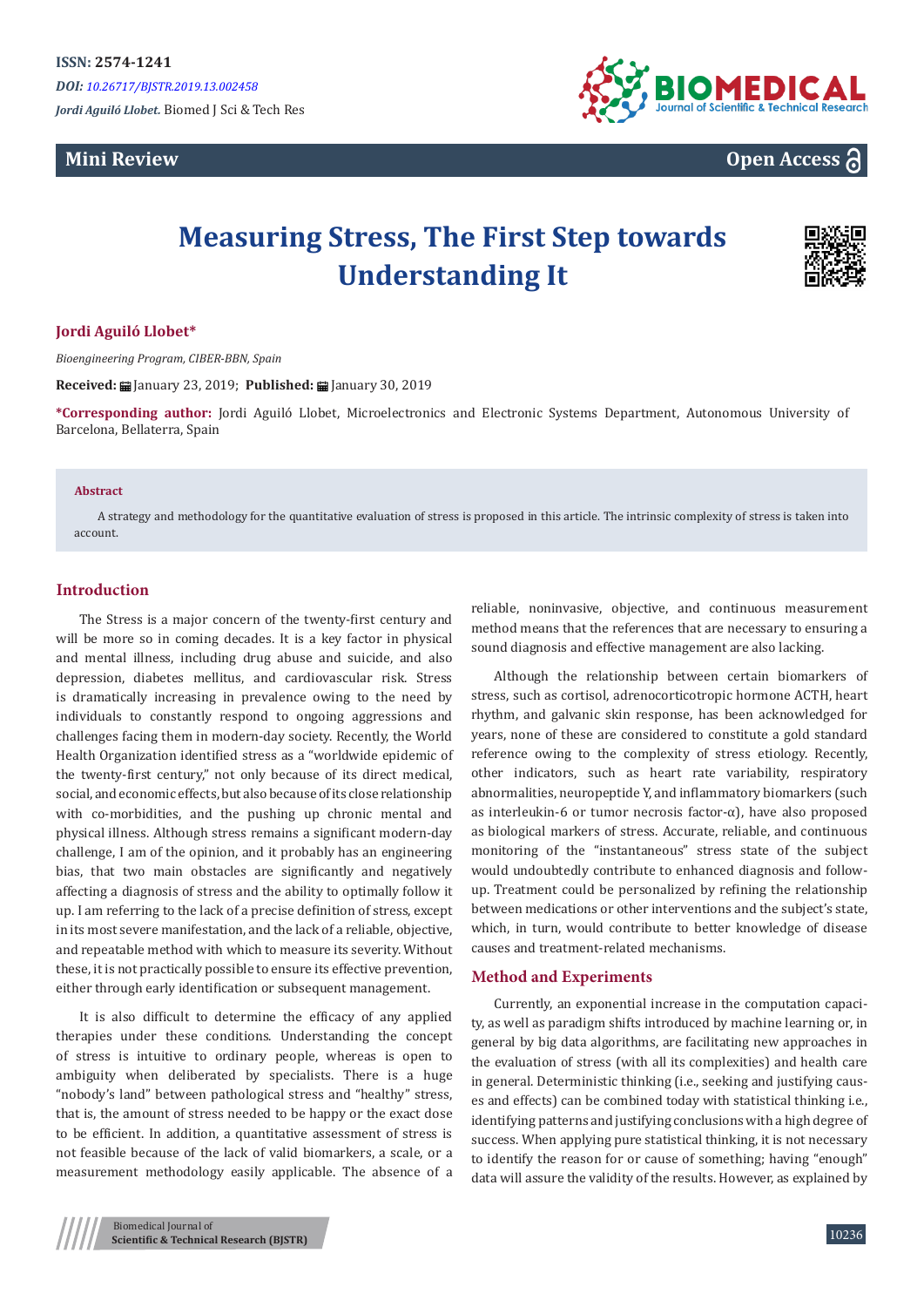Pedro Domingos [1], "the catch is that enough data could be infinite and learning from finite data requires making assumptions." This could mean, in the present case, that there is a need to preserve the validity of conclusions by limiting the study to a certain type of stress in a specific population. In addition, even if the same descriptor is used (i.e., stress), is it feasible to compare the acute stress experienced by a student moments before an examination with the chronic stress experienced by an informal caregiver?

The path that is proposed [2] and that has already begun seeks to answer the previous question, attempting to obtain useful information from different populations experiencing the effects of moderate stressors. The current study was structured around 11 pilot studies that were conducted on different sample populations

involving varying types of stress and stressors, applied at different intensities and times. Each of the pilot studies comprised a prospective observational study governed by a specific protocol. The action of a particular stressor, real or artificially induced, was applied to a specific population in each trial. During each session, and in accordance with the different states of the subjects, the action of the stressor was evaluated in terms of electrophysiological, biochemical, and psychometric variables subject to a given protocol. The temporal sequences of the relevant values were also simultaneously collected. The 11 original trials are depicted in Table 1. Analysis was conducted of variations between the established parameters, and of correlations between the selected electrophysiological, biochemical, and psychometric parameters for each subject, group, and different states of the subjects, whenever possible.

**Table 1:** The 11 original trials.

| <b>Type of stress</b> | <b>Setting</b>                                              |
|-----------------------|-------------------------------------------------------------|
| Chronic               | Caregivers of chronic patients at home                      |
|                       | Caregivers of terminally ill, oncologic patients            |
|                       | Parents of children undergoing major surgery*               |
|                       | Children diagnosed with ADD**                               |
| Acute emotional       | Healthy students experiencing social and cognitive stress   |
|                       | Patients preparing for knee arthroplasty                    |
|                       | Use of stressing situations from a virtual reality world*** |
|                       | Patients with bipolar disorder and depression               |
|                       | Medical doctors treating intensive care patients*           |
| Traumatic             | Children undergoing major surgery*                          |
|                       | Patients who had a stroke less than 3 hours ago***          |

Note: \*: Data analysis not still completed \*\*ADD: attention deficit disorder \*\*\*: Experiments still not started.

The methodology used for data analysis in these pilots is inspired in the Apache algorithm [3]. It starts with the selection of a set of variables – psychometric, biochemical and electrophysiological – from which more than 60 interesting parameters were extracted, the principal components were identified, and factorial analysis was performed of the entire set of psychometric and biochemical variables assumed that they to constitute the stress markers. Then, based on the already executed analysis [4] under an enough population, a stress scale (0–100) was defined together with a correlation between it and the electrophysiological variables. Following this way, a stress level value could be continuously assigned to the individual. So, we have a non-invasive and validated procedure, for a quantitative and continuous assessment of stress.

#### **Conclusion**

Sound results were achieved from the application of the methodology to the trials carried out. The preliminary results on acute emotional [5], chronic [6], and traumatic stress [7] were published. Moving towards a quantitative assessment of stress, using this or a similar methodology, will help to ensure a better understanding of stress and will facilitate its diagnosis and treatment. To this end, I am happy to collaborate with any research team that wishes to apply this approach to the stress itself or to some other mental illnesses.

#### **References**

- 1. [\(2018\) The Master Algorithm. Pedro Domingos. Basic Books. Hachette](https://www.basicbooks.com/titles/pedro-domingos/the-master-algorithm/9780465061921/) [Book Group, New York, USA.](https://www.basicbooks.com/titles/pedro-domingos/the-master-algorithm/9780465061921/)
- 2. [Aguiló J, Ferrer Salvans P, García Rozo A, Armario A, Corbí A, et al. \(2015\)](https://www.ncbi.nlm.nih.gov/pubmed/26503316) [Project ES3: attempting to quantify and measure the level of stress. Rev](https://www.ncbi.nlm.nih.gov/pubmed/26503316) [Neurol 61\(9\): 405-415.](https://www.ncbi.nlm.nih.gov/pubmed/26503316)
- 3. (2013) American Psychiatric Association. Diagnostic and statistical manual of mental disorders, fi fth edition (DSM-5). Arlington, VA: American Psychiatric Association.
- 4. [Garzón Rey JM, Arza A, De la Cámara C, Lobo A, Armario A, et al. \(2017\)](https://www.neurologia.com/articulo/2016509) [Aproximación a una escala de referencia de estrés emocional agudo. Rev](https://www.neurologia.com/articulo/2016509) [Neurol 64: 529-537.](https://www.neurologia.com/articulo/2016509)
- 5. [Adriana Arza, Jorge Mario Garzón-Rey, Jesús Lázaro, Eduardo Gil, Raul](https://www.researchgate.net/publication/326914635_Measuring_acute_stress_response_through_physiological_signals_towards_a_quantitative_assessment_of_stress) [Lopez Anton, et al. \(2018\) Measuring acute stress response through](https://www.researchgate.net/publication/326914635_Measuring_acute_stress_response_through_physiological_signals_towards_a_quantitative_assessment_of_stress) [physiological signals: towards a quantitative assessment of stress.](https://www.researchgate.net/publication/326914635_Measuring_acute_stress_response_through_physiological_signals_towards_a_quantitative_assessment_of_stress) [Medical & Biological Engineering & Computin.](https://www.researchgate.net/publication/326914635_Measuring_acute_stress_response_through_physiological_signals_towards_a_quantitative_assessment_of_stress)
- 6. [Sira Aguiló, Esther García, Adriana Arza, Jorge M Garzón Rey, Jordi Aguiló](https://www.ncbi.nlm.nih.gov/pubmed/29063803) [\(2017\) Evaluation of chronic stress indicators in geriatric and oncologic](https://www.ncbi.nlm.nih.gov/pubmed/29063803) [caregivers: a crosssectional study, Stress 21\(1\): 36-42.](https://www.ncbi.nlm.nih.gov/pubmed/29063803)
- 7. [Jorge Mario Garzón Rey, Adriana Arza Valdés, Montserrat Nuevo Gayoso,](https://www.ncbi.nlm.nih.gov/pubmed/29107452) [Jordi Aguiló \(2018\) Effectiveness of patient empowerment over stress](https://www.ncbi.nlm.nih.gov/pubmed/29107452) [related to knee arthroplasty surgery. Enferm Clin 28\(3\): 186-193.](https://www.ncbi.nlm.nih.gov/pubmed/29107452)